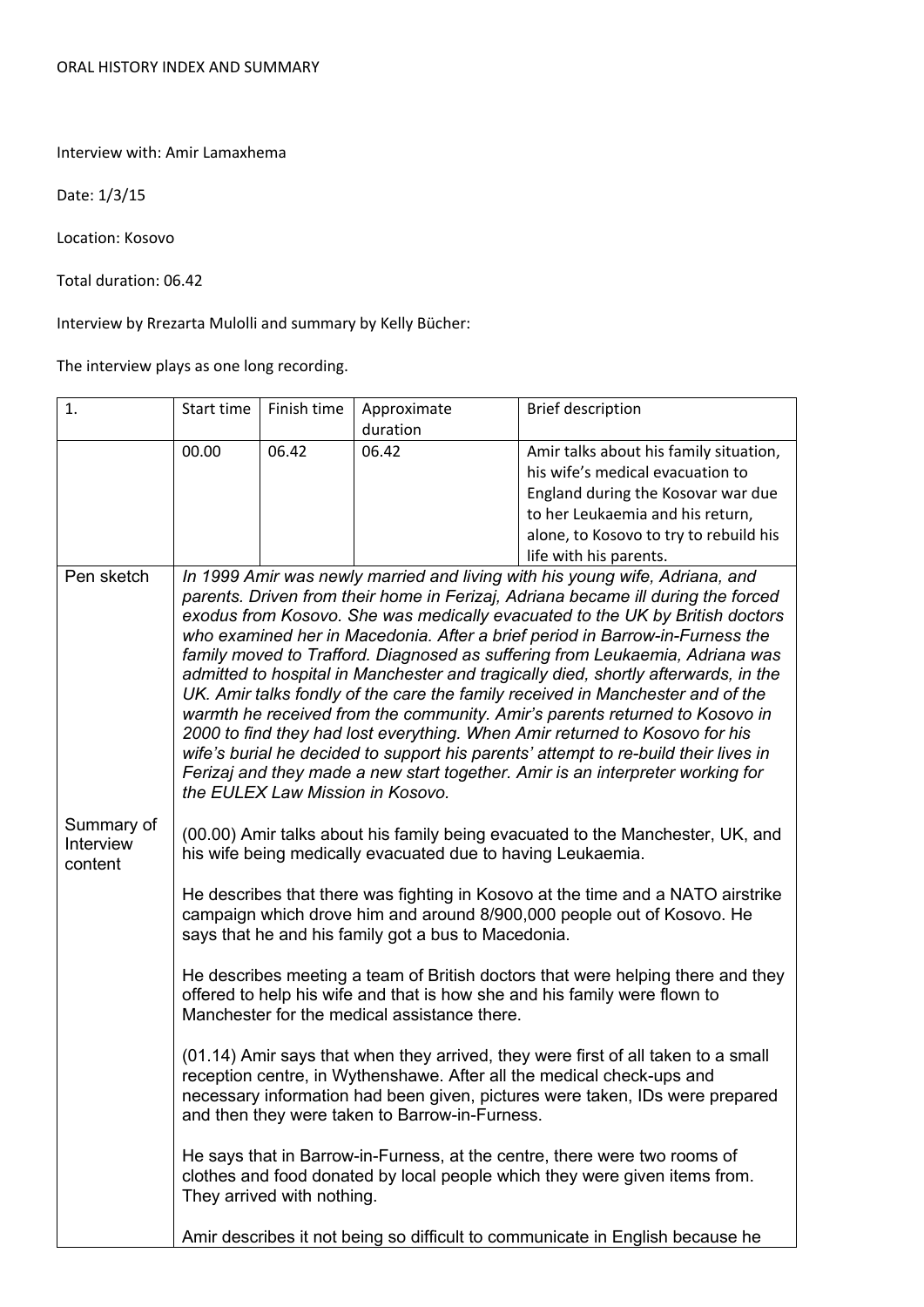could speak some English already. He says that there were translation services offered right from the beginning ending later, at the reception centre. He says language was no problem whatsoever. Also, his sister, who was with him, could speak English, so for his family in particular, it was no big deal, he says. He says that his parents and his in-laws were there as well.

He describes initially being taken at a school, which had been modified with beds. Then, after two days, they were taken to Manchester.

He describes his first contact with other Kosovars in England. He says that it was after two days because initially he had to go straight to Manchester Royal Infirmary with his wife. It was only later on, at the reception centre in Hale, Altrincham, that he met other Kosovar refugees, who had already been there a week. He says that he stays in contact with some of them, on and off.

Amir describes volunteering as an interpreter to some families once the translation services were withdrawn from the Manchester community. He says that he helped them with day-to-day needs.

(03.20) He says that each family had its own tragic story and so basically, whoever he met, whoever he spoke to, also had really bad moments to talk about and their histories were similar.

He describes making new friends in Manchester and joining a local football club, Altrincham Football Club, thanks to the reverend Bruce Thompson from the Methodist Church. He even trained with the lads for a few weeks but he says that it wasn't meant to be as he needed to attend to his wife at the hospital.

He describes the people of Manchester as being good people. From the very beginning they would attend to everybody. He says that they tried to assist and when people wanted to go somewhere, they would help. He says that everybody was helpful and he simply cannot forget that.

He describes the best thing about Manchester being the hearty welcome that had been prepared for them. He describes the kindness of ordinary people, of the community there. Absolutely everything, he says, was great.

He describes the worst part of being in Manchester as losing his wife. He describes losing the person he had loved, since being a teenager, as being the worst thing. The bitter memories, every time he looks back to that period of time, are the black spot in all his history.

He describes returning to Kosovo. He says that they took his wife's body back to Kosovo for the funeral. His parents were not working and had lost everything. He describes that their flat, had been totally looted and things had been taken away. He says that he saw that there were many opportunities in his home town because there was an American military base there where there were a lot of jobs available to people, like him, who understood English. He says that he decided to return back and start to rebuild his life from the beginning.

(04.49) He says that he returned to Kosovo permanently on  $17<sup>th</sup>$  February 2000. He describes Kosovo as being quite different. There were no Serbian military or police forces and there were NATO soldiers all over. He says that people were returning from other places. Life was starting to build up slowly and people were getting back so it was a totally different situation to that earlier when they had had to flee on cramped trains and buses. He describes it as a new beginning: a strange feeling but a good feeling.

He describes where he works now at EULEX. He first worked for United Nations